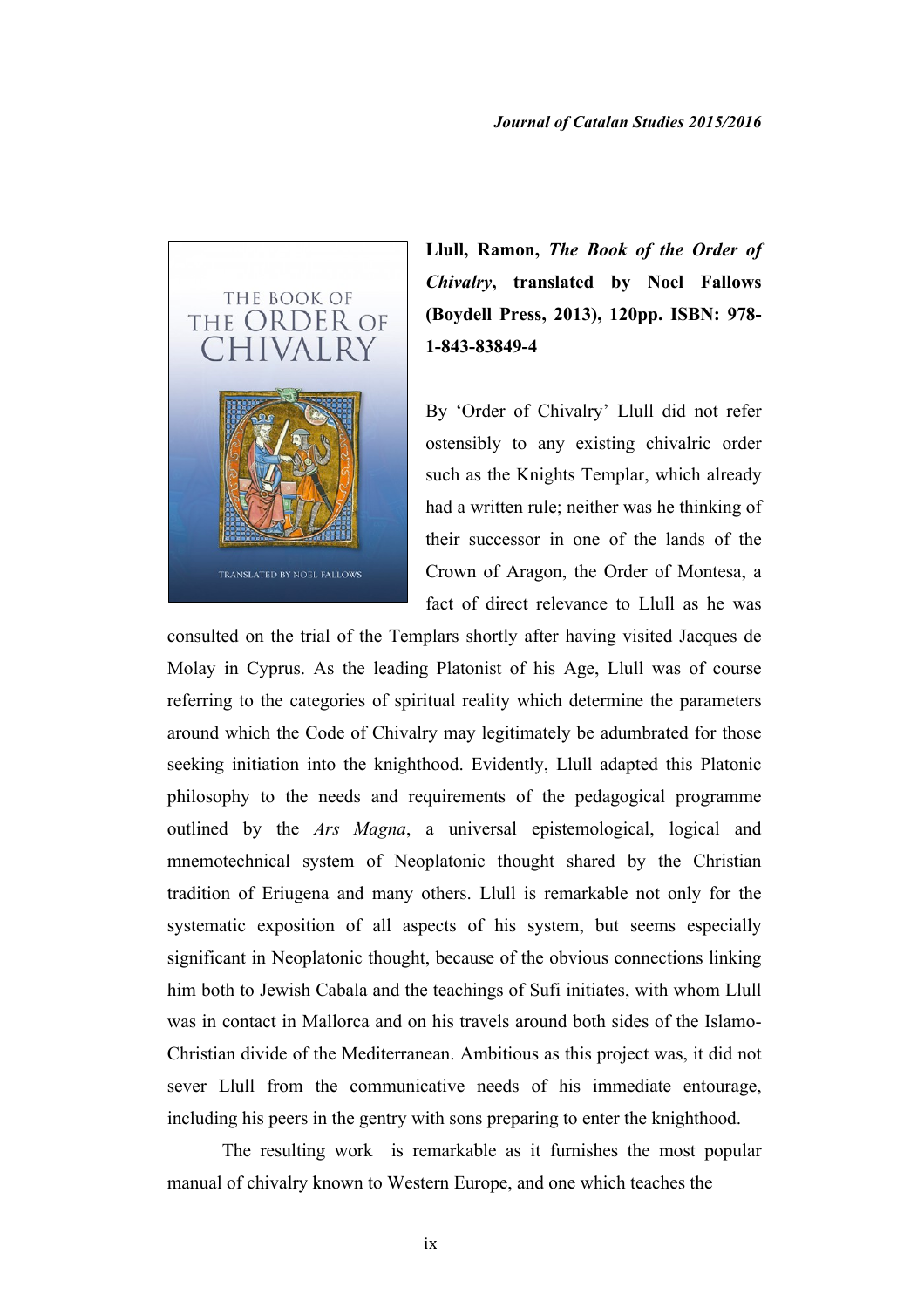Lullian system in the most accessible way, developed by Llull to be read by young aspirants to the knighthood. In it Llull explains the historical and spiritual Origins of Chivalry (chapter I); the office that pertains to a knight (chapter 2); on examining the squire who wishes to join the order of chivalry (chapter 3); on the way in which the squire shall receive knighthood (chapter 4); on the meaning of the knight's arms (chapter 5).

For the Platonist Llull, the spiritual value of the knight determines his external actions and societal values. It is little wonder that, playing such a key role, the allegorical armour of the knight must correspond to the combination of the ternary and quaternary sets contained within the seven virtues, the socalled 'theological virtues', Faith, Hope and Charity and the cardinal virtues: Justice, Prudence, Fortitude and Temperance. In this sympathetic set of Platonic correspondences, the chapter on the meaning of the knight's arms is particularly interesting for students of medieval Catalan literature, as the symbolism referred to permeates literary evocations (e.g. in Pere March's 'L'arnés del cavaller'). Thus, the full mnemonic list:

| $(1)$ Sword         | $=$ Cross.                                      |
|---------------------|-------------------------------------------------|
| $(2)$ Lance         | $=$ Truth.                                      |
| $(3)$ Chapel-de-fer | $=$ Shame.                                      |
| $(4)$ Hauberk       | $=$ Castle and rampart.                         |
| (5) Iron chausses   | $=$ Safe feet $=$ Safe highway.                 |
| $(6)$ Spurs         | $=$ Diligence $=$ Zeal.                         |
| $(7)$ Collar        | $=$ Obedience.                                  |
| $(8)$ Mace          | $=$ Strength of courage.                        |
| (9) Misericorde     |                                                 |
|                     | $=$ (Betrayal) trust neither in men, arms nor   |
|                     | strength $=$ Trust in God alone.                |
| $(10)$ Shield       | $=$ Stands between enemy as knight $=$ A knight |
|                     | stands <b>between</b> his king and his people.  |
| $(11)$ Saddle       | $=$ Security of courage $=$ The burden of       |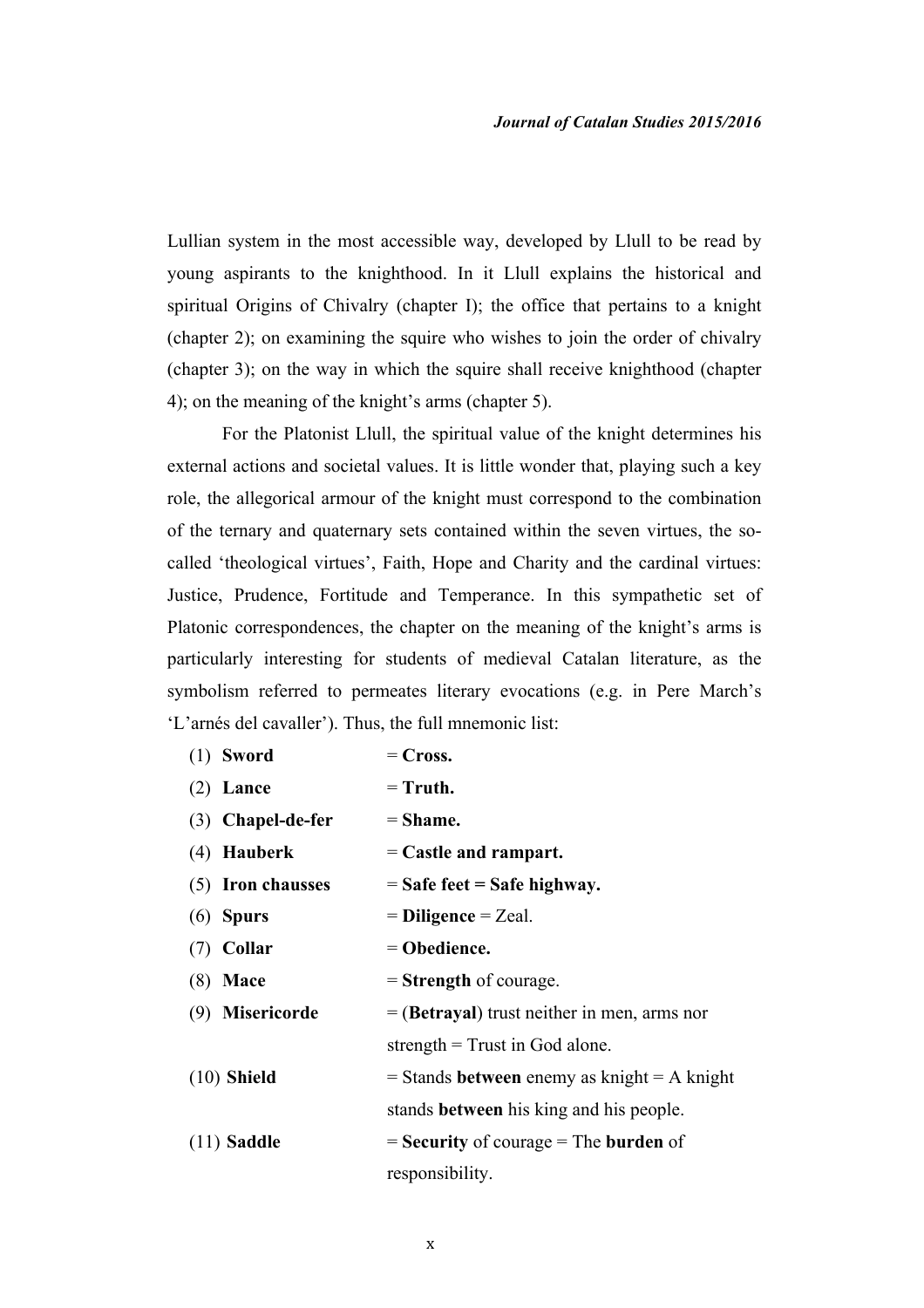| $(12)$ Horse       | $=$ (Power), wealth & nobility of courage.               |
|--------------------|----------------------------------------------------------|
| $(13)$ Horse's bit | $=$ (Self-control) = self-discipline & refraining        |
|                    | from uncouth language.                                   |
| $(14)$ Shaffron    | $=$ Horse protection $=$ Reason $=$ No knight            |
|                    | may use arms without reason.                             |
| $(15)$ Bardings    | $=$ <b>Protect</b> his possessions.                      |
| $(16)$ Pourpoint   | $=$ Great travails.                                      |
| $(17)$ Blazon      | $=$ To <b>identify praise</b> or <b>reprimand</b> on the |
|                    | field.                                                   |
| $(18)$ Standard    | $=$ "In the <b>honour of the kingdom</b> and the         |
|                    | principality and in the <b>honour</b> of their lord      |
|                    | they are honoured by the people."                        |

Llull makes it clear, should there be any doubt, that it is not the word-forword correspondences which are significant of themselves, though they may serve as useful mnemonic devices; rather it is the explanation of the mode of analogical reasoning which serves as the foundation of all Platonic philosophy and which Llull is at pains to explain as a set of correspondences or similitudes underpinning the tradition he voices.

Ramon Llull assumed the current definition of Chivalry as a Roman institution, dating back to the foundation of the Roman polity, wherein 1 in every 1000 was chosen to join the ranks of the *milites* or the knightly order of Ancient Rome. But if the kernel of Lull's mythopoetic vision is Roman, the work as a whole expresses very much Llull's own concerns, as a member of the chivalric order, to promulgate and propagandise a form of Spiritual Chivalry somewhat akin to the *Futuwwa* of the Sufis. Aside from Jewish Cabalists, Llull's Neoplatonic synthesis seems to partake of traditions also known to contemporary Sufi philosophers and mystics.

Always a popular text in the Anglo-Saxon world, because of its wide circulation in Latin translations up to the Renaissance, when it was translated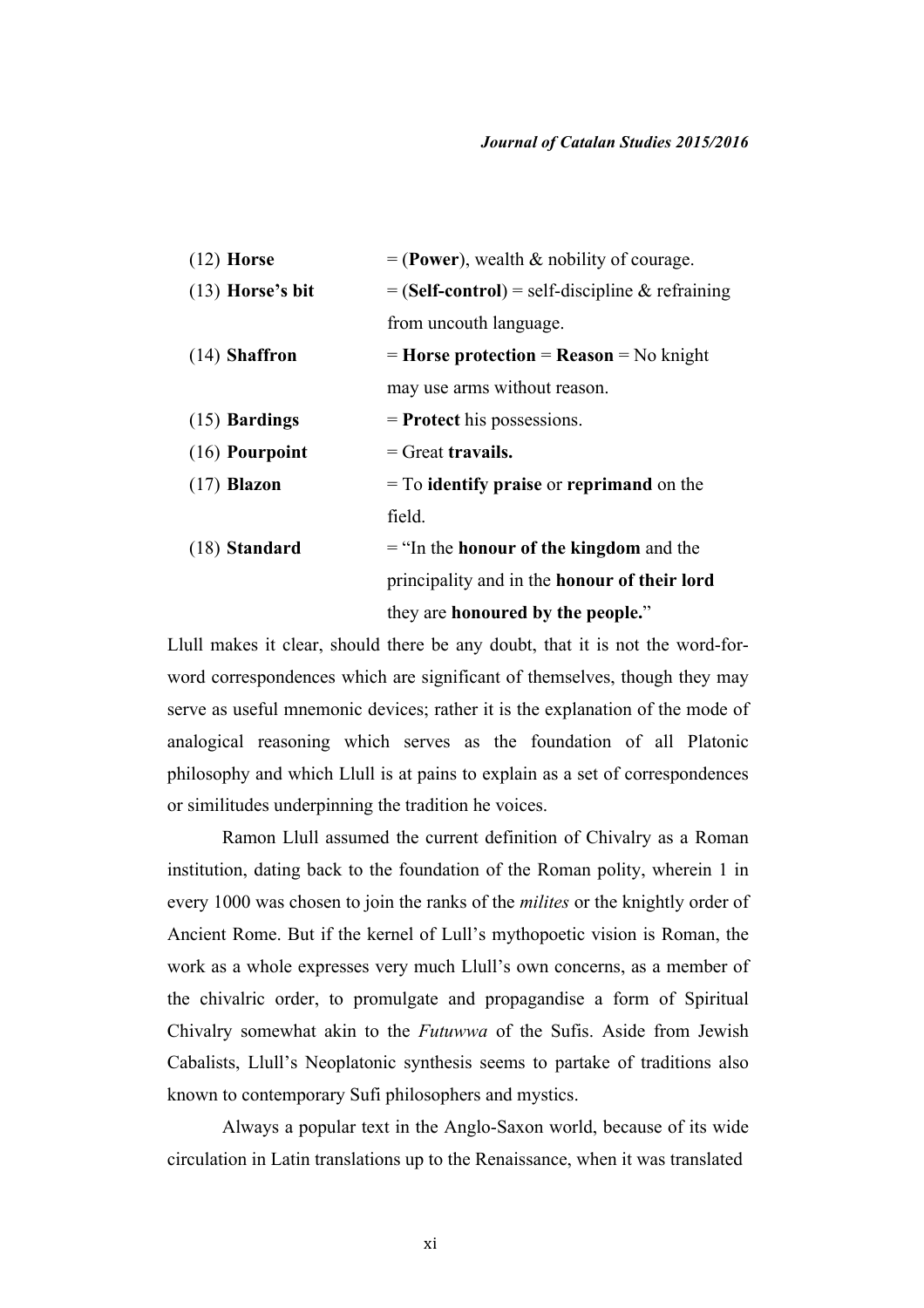into English by Caxton. It again attracted the interest of Allison Peers, who first promoted Lullian studies in England. While far from being Llull's most engaging or demanding work, it has been considered a classroom classic in Catalonia uninterruptedly since the time it was written. It is easy to see how this little text has acquired its status as a classic, as relevant today as it ever was in the opposition of tyrannical government, as we can read in Fallows' elegant and accurate translation of Llull's raw no-nonsense prose:

If Chivalry, which is such an honourable office, were an office that involved robbing and destroying the poor and the helpless, and deceiving and raping widows and other women, it follows that offering aid and support to orphans, widows and the poor would be a very great and noble office indeed. (50)

It is hard to pass judgment on the quality of a translation from medieval Catalan into English, as translation strategy differs so widely, and not all translators will agree with the decisions taken by Fallows, and explained carefully in the introduction. In this case, Fallows has brought to bear his technical expertise in the vocabulary of knighthood to ensure that accuracy of technical terminology is privileged. The desire to be consistent is also a guiding principle of this translation, which notes and respects the nuances of Llull's terminology, consistently translating "bell" as "fine", and so forth.

Granted that systematic technical accuracy has rarely been attempted in previous translations of chivalric material, Fallows' translation demands the serious and immediate attention of those who intend to pursue further the difficult task of capturing some of the best and most challenging Catalan authors of pre-humanism and rendering them into idiomatic English. Llull is hard to convey in English not least because he is so concerned with direct and unadorned communication; capturing what remains of the 'speech effect' of perfectly constructed literary sentences which nonetheless retain some of the energy of the spoken word is perhaps one reason why the vast literary corpus